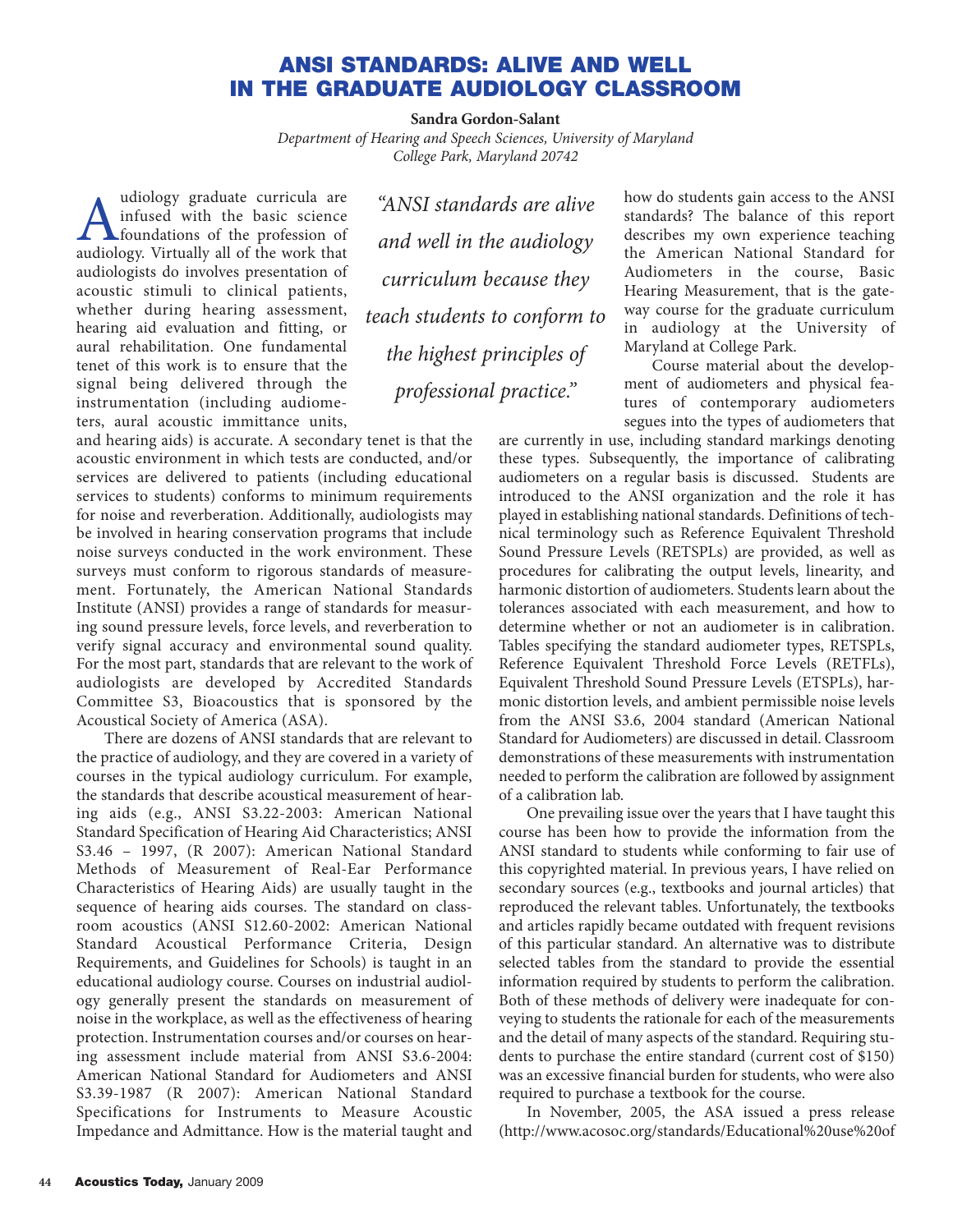

*Clockwise from upper left: Hallie Plevinsky checks the sound level meter with the pistonphone. Ting Wei attaches earphone to NBS 9A coupler and places 400 g weight on top of earphone. Will Bologna and Julia Rainsford check the sound level meter reading with the ANSI reference equivalent threshold SPLs. Julie Cohen and Danielle Zion note sound level meter readings on calibration worksheet. Center: Sandra Gordon-Salant with Barbara Libbin, who was awarded her AuD diploma at the University of Maryland 2008 graduation ceremony.*